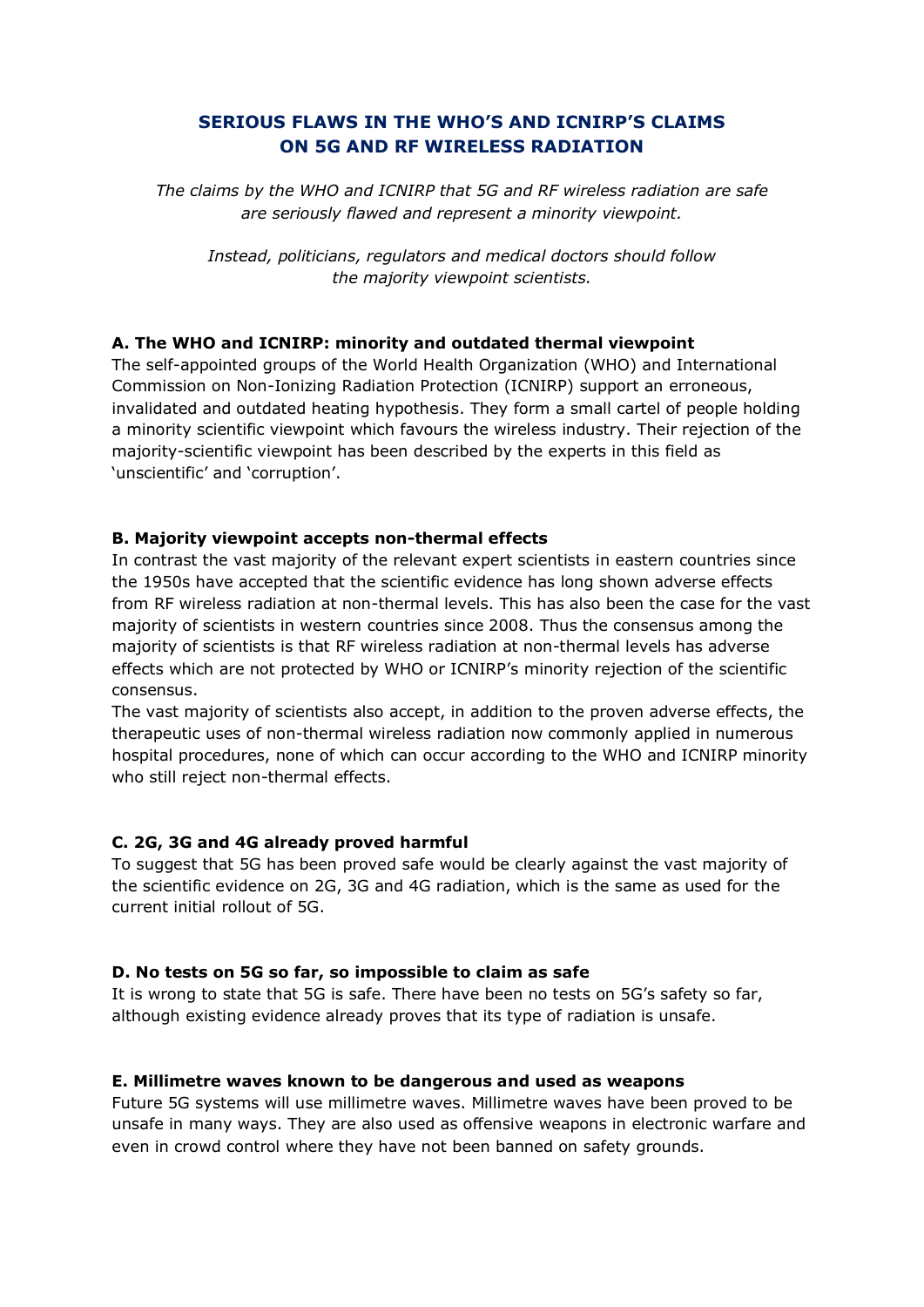## **F. The dangers of RF wireless radiation were described in 1932 with cancer shown in 1953**

It has long been known that radio frequency (RF) wireless radiation is dangerous. The symptoms of low-level RF exposure, often described as specific symptoms of electrosensitivity, were first recorded in 1932, the year that such RF harm was also confirmed as non-thermal. Cancer was discovered as caused by RF wireless radiation in 1953. Safety guidelines were then adopted: in the USA in 1953 based on Schwan's mistaken heating hypothesis, and in the USSR in 1959 based on non-thermal effects. Now up to about half the world follows Russia with non-thermal guidelines, while the USA and the UK still follow Schwan's mistaken heating claim from 1953.

## **G. Cancer and genotoxic DNA damage confirmed in 2004 by EU study**

In 1994 DNA damage from microwaves was shown within the current ICNIRP heating guidelines of 10,000,000  $\mu$ W/m<sup>2</sup>, leading to a call for their replacement. In contrast current international non-thermal guidelines typically range from 0.1 to 100  $\mu$ W/m<sup>2</sup>. This DNA damage was confirmed by the seven-nation REFLEX research study funded by the European Union in 2004. It showed that the health effects in the form of genotoxic DNA damage (micronuclei DNA strand breaks) are similar or greater for 24-hour exposure to an ordinary GSM 1800 MHz mobile phone at SAR 1.3 W/kg (i.e. within the UK safety limit of 2.0 W/kg and the FCC's of 1.6 W/kg), compared with 0.5 Gy gamma-rays or exposure to 60 CT scans. The findings of this government-backed study well illustrate that wireless radiation of the type already used and planned for 5G is unsafe.

## **H. International long-term non-thermal safety guidelines should be used, not ICNIRP's short-term (6 or 30 minutes average) obsolete guidelines**

All forms of electromagnetic (EM) radiation can be unsafe. This is the reason why international safety groups and safety guidelines exist.

(i) Long-term biological guidelines include:

Bioinitiative 2012, EUROPAEM EMF Guidelines 2016, IGNIR 2018, and Seletun 2010. These international guidelines typically adopt values for public safety levels ranging from 0.1 to 100  $\mu$ W/m<sup>2</sup>. These are up to 100 million times lower than ICNIRP's obsolete shortterm heating guidelines.

(ii) ICNIRP's 1998 obsolete short-term heating guidelines still permit power density in the range of 10,000,000  $\mu$ W/m<sup>2</sup>. This was based on Schwan's 100,000,000  $\mu$ W/m<sup>2</sup> of 1953, and was adopted in 1982 by ANSI C95.1-1982 for the heat absorbed by the body, and now set at 0.08 W/kg averaged over 0.1 hour (6 minutes) for the whole body, as the Specific Absorption Rate (SAR).

## **I. The World Health Organization's (WHO) online factsheet entitled "Electromagnetic fields and public health: mobile phones" is outdated, inaccurate and does not protect human health or wildlife.**

(i) It is out of date, since it was published in 2014 and states that it will be replaced by 2016 by the WHO's risk assessment, although this has not yet (September 2019) been published.

(ii) It is factually incorrect in numerous aspects.

(iii) It omits established confirmation of RF as a cause of electrosensitivity (ES) and cancer among many other proven adverse outcomes.

(iv) It confirms the published views by leading world experts in this field that the WHO is 'unscientific', that it does not protect health from the established harm of RF wireless radiation and 5G, and that its major conflicts of interest in its support for the wireless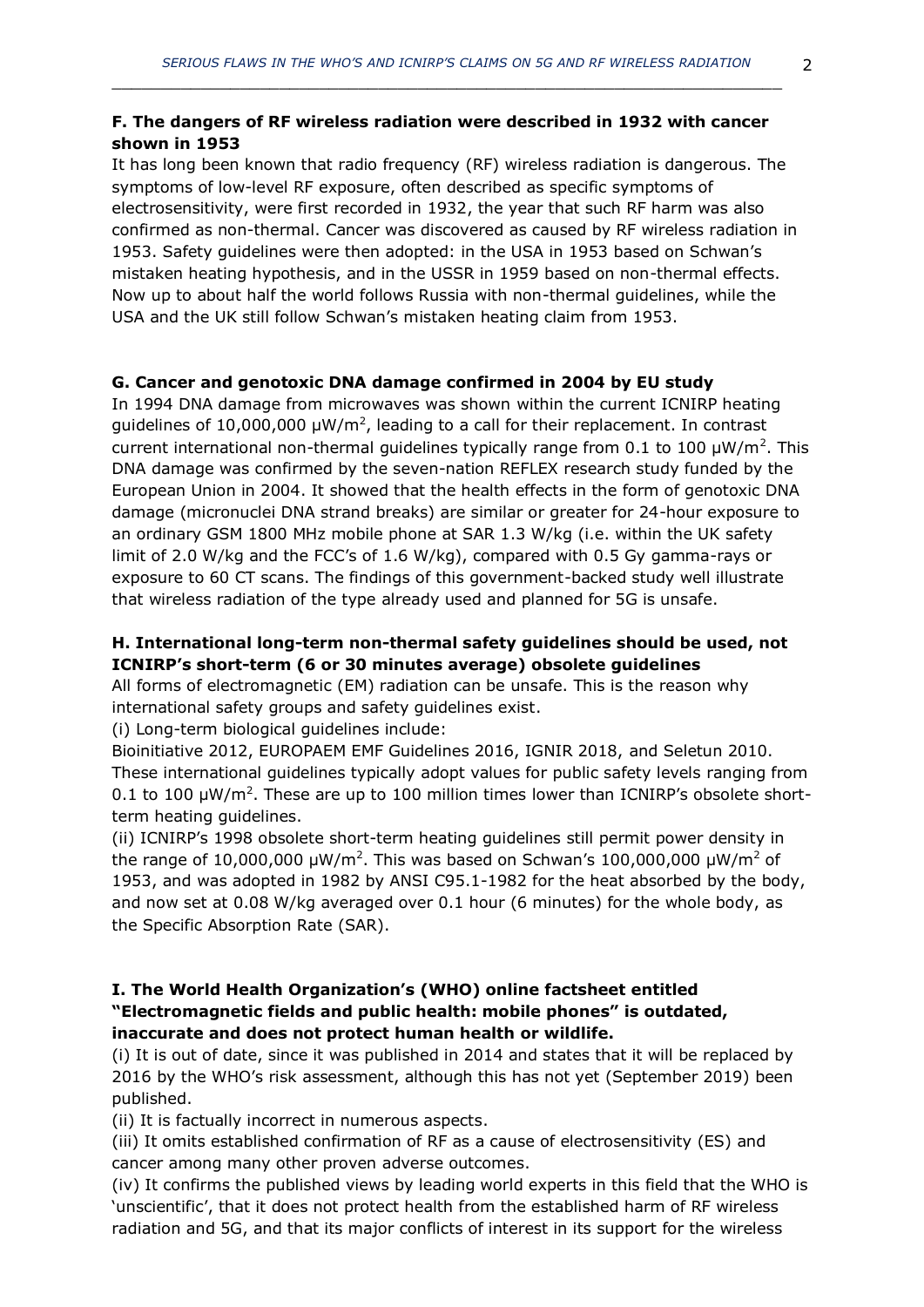industry 'seriously undermine' its credibility *(see references at end)*.

(v) It was not peer-reviewed.

(vi) It makes no reference to 5G.

## **J. The WHO lacks medical physicians experienced in diagnosing and treating real electrosensitivity**

This WHO factsheet on mobile phones is a non-peer-reviewed opinion piece which does not give its author. It was probably approved by the leader of the WHO EMF Project who is a trained electrical engineer, not a medical physician with experience in diagnosing real electrical sensitivity (ES) as expected for assessing the established health risks from EM radiation.

The WHO has shown itself unable to deal scientifically with these issues because (i) it is dependent on its parent body, the United Nations, with its predominant interests in trade and commercial development rather than health,

(ii) it has been legally subservient in matters of radiation since 1959 to the IAEA (International Atomic Energy Authority) whose role is to exploit radiation as much as possible,

(iii) it still adheres to Schwan's 1953 mistaken heating hypothesis against the majorityviewpoint scientists,

(iv) and it lacks any of the majority-viewpoint scientific experts,

(vi) as explicitly addressed by [The EMF Call](https://www.emfcall.org/) of 2018, initiated by leading scientists in this area specifically to tackle this recognised problem, that the WHO is now regarded as 'unscientific' in its approach to the established dangers of RF wireless radiation including 5G, and that the WHO is now regarded as failing to provide guidelines which are protective of human health.

## **K. The UK government also lacks advice from majority-viewpoint scientists**

The [UK] government claims ('Mobile phone base stations: radio waves and health', update May 16 2019) that it depends on its 'independent expert groups'. This online document is also not peer-reviewed. It relies significantly on the invalidated AGNIR 2012 Report, which leading scientists have asserted should have been retracted long ago. (i) The invalidated AGNIR 2012 Report, like the WHO's opinions, was also not peerreviewed.

(ii) It has been shown to be 'unsafe' in that it ignored up to 80% of studies showing adverse health effects and cherry-picked the few which failed to find an effect.

(iii) It was a blatant example of conflict of interests, since it depended on contributions and views of the government's own employees and thus was not an independent review. (iv) Its committee was composed of people holding a single and invalidated viewpoint based on Schwan's heating mistake of 1953, all part of the minority-viewpoint cartel controlling PHE, AGNIR, SCENIHR, ICNIRP and the WHO EMF Project, all of which support the wireless radiation industry.

## **L. UK government's very poor record on the proven harm from RF wireless radiation, and failing under the Health & Social Care Act 2012**

The UK government has a very poor record on this issue of the established and proven harm from RF wireless radiation.

(i) In the 2019 Westminster Hall debate MPs stated that they sought to help their constituents who were injured by the current high levels of EM exposure in the UK. They complained that the UK government refused to acknowledge this issue and instead acted like a 'brick wall' when it came to accepting the science and mitigating RF harm.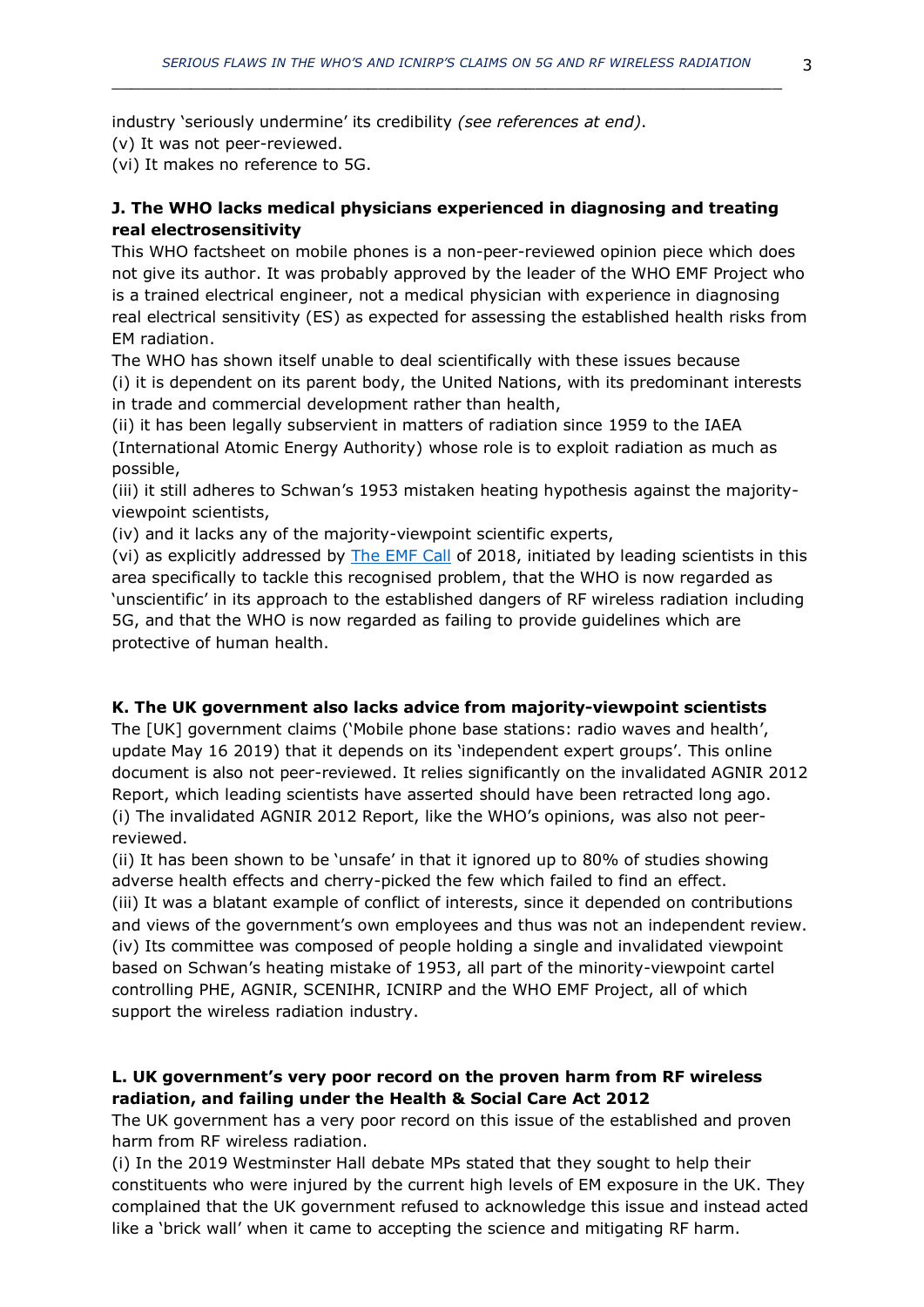(ii) The complaints to the PHSO by over 80 UK citizens seriously harmed by the failure of the government's Public Health England (PHE) to acknowledge the established science on the dangers of RF wireless radiation began in 2013 but they have still to be resolved. The government wrongly believes it has the right to deny or ignore the majorityviewpoint scientific evidence and therefore PHE does not have to admit or even state, for instance, that EM exposure including RF wireless radiation and 5G is a 2B or 2A human carcinogen according to the WHO's IARC.

(iii) Denials of harm from the Department of Health and Social Care (DHSC) still refer to the notorious AGNIR 2012 report, even though this has been shown to be unscientific, unsafe, and the product of conflicts of interest, as explained above.

(iv) The DHSC claims to review studies on health damage from EM exposures, but the DHSC's COMARE also admits that it has its delegated responsibility for this to the unelected private minority-viewpoint group ICNIRP, part of the cartel supporting the wireless industry.

(v) The DHSC has no means of engaging with the majority-viewpoint scientists in this area. In 2017 it abandoned its AGNIR committee, set up as a front in 1990 to reduce criticism of its unscientific approach. Its COMARE committee, a similar front to cover up the evidence of cancer clusters near reactors, decided in 2019 to abandon its plan to form a subcommittee on non-ionising radiation.

(vi) The DHSC and PHE believe that they can control RF wireless radiation through Health & Safety legislation under HSE and planning controls under NPPF, but neither is based on the proven non-thermal harm for RF radiation and thus they can never be protective of health.

(vii) Therefore the Secretary of State through the DHSC and PHE appears to be failing in his legal responsibility under the Health and Social Care Act 2012 [\(11.2A.3.a,b\)](http://www.legislation.gov.uk/ukpga/2012/7/section/11/enacted?view=plain) for 'the protection of the public from ionising and non-ionising radiation, a matter in which the HSE has a function', since the cases of harm from 5G trials already being seen in the UK could not occur if this responsibility were being properly fulfilled.

## **M. The EU has a poor record on acting on the proven harm from RF wireless radiation**

Nicole Scholz's European Parliament Briefing "Mobile phones and health: Where do we stand?" of March 2019 was not peer-reviewed and should be rejected as scientific evidence. It is unscientific in several key ways.

(i) It upholds SCENIHR 2015, despite this being part of the discredited minorityviewpoint cartel, as explained above.

(ii) It still holds to the long-invalidated heating hypothesis based on Schwan's 1953 mistake, and thus rejects the European Environment Agency's Recommendation to adopt a Precautionary Approach. This Precautionary Approach would require a moratorium on 5G and more stringent safety guidelines for the general public, including pregnant women, children, the elderly, the sick, people sensitive to EM radiation and people with chronic immune conditions. A Precautionary Approach has legal status in the EU, but this Briefing adopts a contrary and thus apparently illegal approach.

(iii) It fails to recognise the European Parliament's vote of 2009 by 522 to 16 that governments should reject the WHO ICNIRP's short-term heating guidelines as 'obsolete' and replace them with biological long-term guidelines.

(iv) It fails to recognise the Council of Europe's Parliamentary Assembly vote of 2011 calling on member states to recognise the urgent needs of people sensitised to EM exposures and create 'white zones' appropriate for them (see IGNIR's  $EQZ$ ).

(v) The latest [review](https://www.ommegaonline.org/article-details/The-Prevalence-of-People-With-Restricted-Access-to-Work-in-Man-Made-Electromagnetic-Environments/2402) of surveys estimates that  $3.6\%$  of the population (27 million people in Europe) are sensitised to EMFs and RF wireless radiation like 5G, and 1.2% (9 million)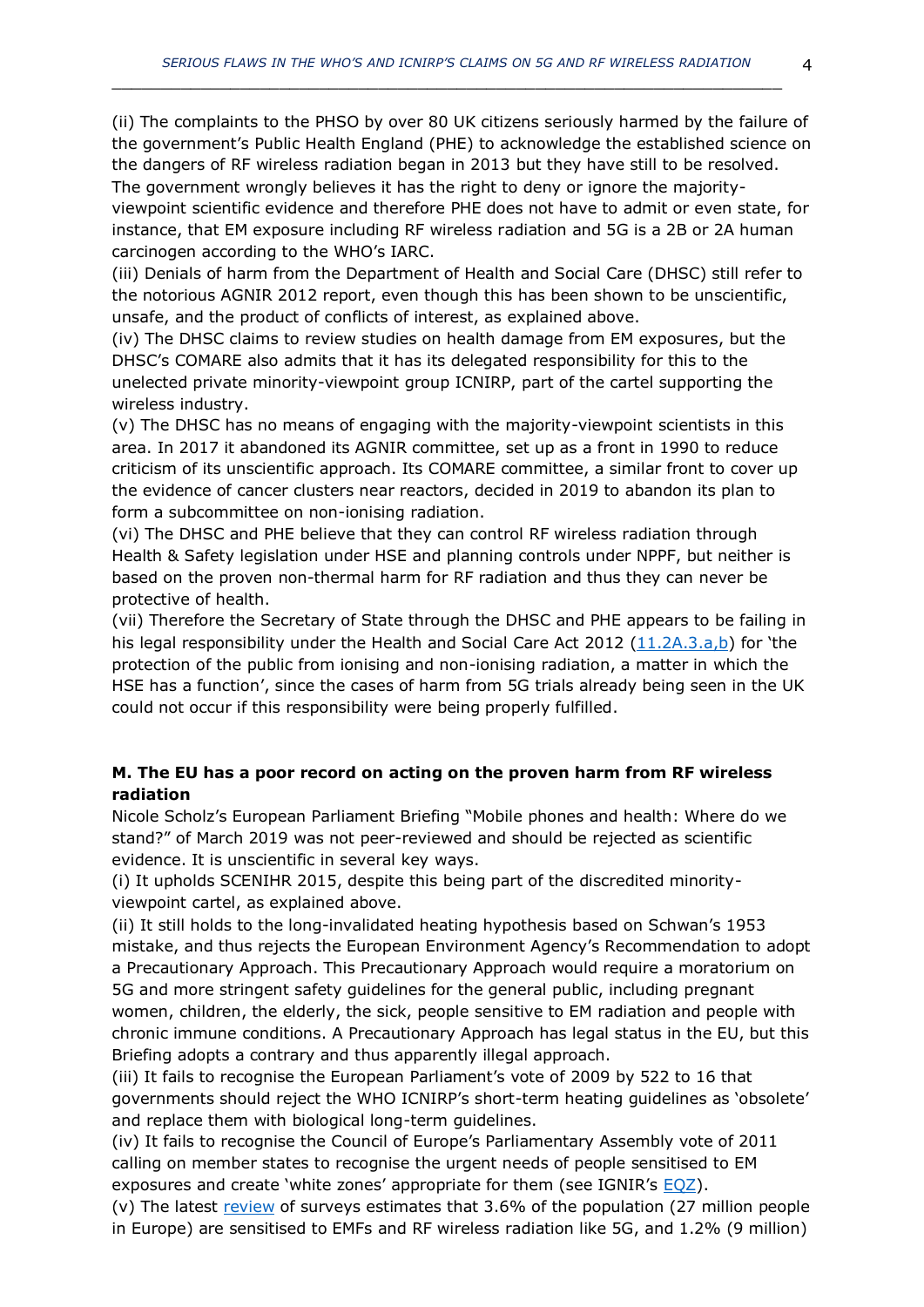are severely affected. The scientifically proven and well established condition of all such people relates to the implementation of the Equality Act 2010 as regards 5G and other wireless radiation.

(vi) The EU Briefing's concern for the safety of wireless radiation is valid given that the correct level of protection from man-made wireless radiation is essential to the future existence of human beings and wild-life in Europe, since 5G like other RF radiation has established teratogenic, toxigenic and fertility effects impacting the future of all life in Europe. Some leading experts predict a rise in autism to 50% of boys within decades if RF continues to grow exponentially, along with continued plummeting fertility and further wildlife loss.

#### **N. The need to adopt the majority-viewpoint scientific position, not the minority one**

(i) The WHO, AGNIR and EU documents refer only to non-peer-reviewed invalidated claims by the minority-viewpoint cartel supporting the wireless industry. These comprise some 20-30 individuals, none of whom is a medical physician with experience in diagnosing and treating real sensitivity to RF radiation.

(ii) In contrast, the majority viewpoint, accepting the established proof of ES and cancer as caused by RF wireless radiation and EM fields or their role as a co-carcinogen, is represented by some 240 involved scientists who have signed the [International EMF](https://www.emfscientist.org/)  [Scientist Appeal.](https://www.emfscientist.org/) These are thus a majority over the industry cartel of some 240 to 30. (iii) Similarly some 200 involved scientist have signed the EU [5G Appeal](http://www.5gappeal.eu/) to halt 5G, and the [Stop 5G on Earth and in Space: International Appeal](https://www.5gspaceappeal.org/) has over 150,000 signatures.

#### **O. Proof exists of 5G harm but not proof of its supposed safety**

(i) There is not a single peer-reviewed study proving that RF wireless radiation like 5G is safe. Nor can there be, since RF wireless radiation and thus 5G has long been established as harmful.

(ii) In contrast, the majority-viewpoint scientists, accepting non-thermal adverse effects, can refer to thousands of peer-reviewed studies establishing their concerns (see, for instance, [Selected Studies on ES and EHS\)](http://www.es-uk.info/wp-content/uploads/2018/05/Selected%20ES%20and%20EHS%20studies.pdf).

(iii) The WHO's IARC classified EM x-ray and gamma rays as a class 1 human carcinogen (1999), EM ELF as a class 2B human carcinogen (2001), EM visible blue light at night as a class 2A human carcinogen (2007), and EM RF wireless radiation as a class 2B human carcinogen (2011).

(iv) The IARC's 2B human carcinogen classification was for non-thermal effects, since the increased brain tumours on which this was based were all from mobile phones which are designed so as not to heat the human body.

(v) The US \$30 million National Toxicology Program study, requested by the FDA to see if cellphones cause cancer, found 'clear evidence' (its top rating) that they do cause cancer. This study, together with the Ramazzani study confirming its findings and showing clear evidence of cancer from exposures similar to mobile phone masts, provides 'sufficient animal evidence', together with known mechanisms like VGCCs, oxidative stress, gene expression, DNA damage perhaps through repair restriction, free radicals etc, to already meet the requirements of IARC's class 1 certain human carcinogen for RF and 5G wireless radiation exposures, according to the majority of scientists. Thus these studies require that RF should be reclassified as a class 1. (vi) This would mean that the issue of RF wireless radiation and 5G safety has already been answered in such a way that governments urgently have to reduce RF exposure to safe levels.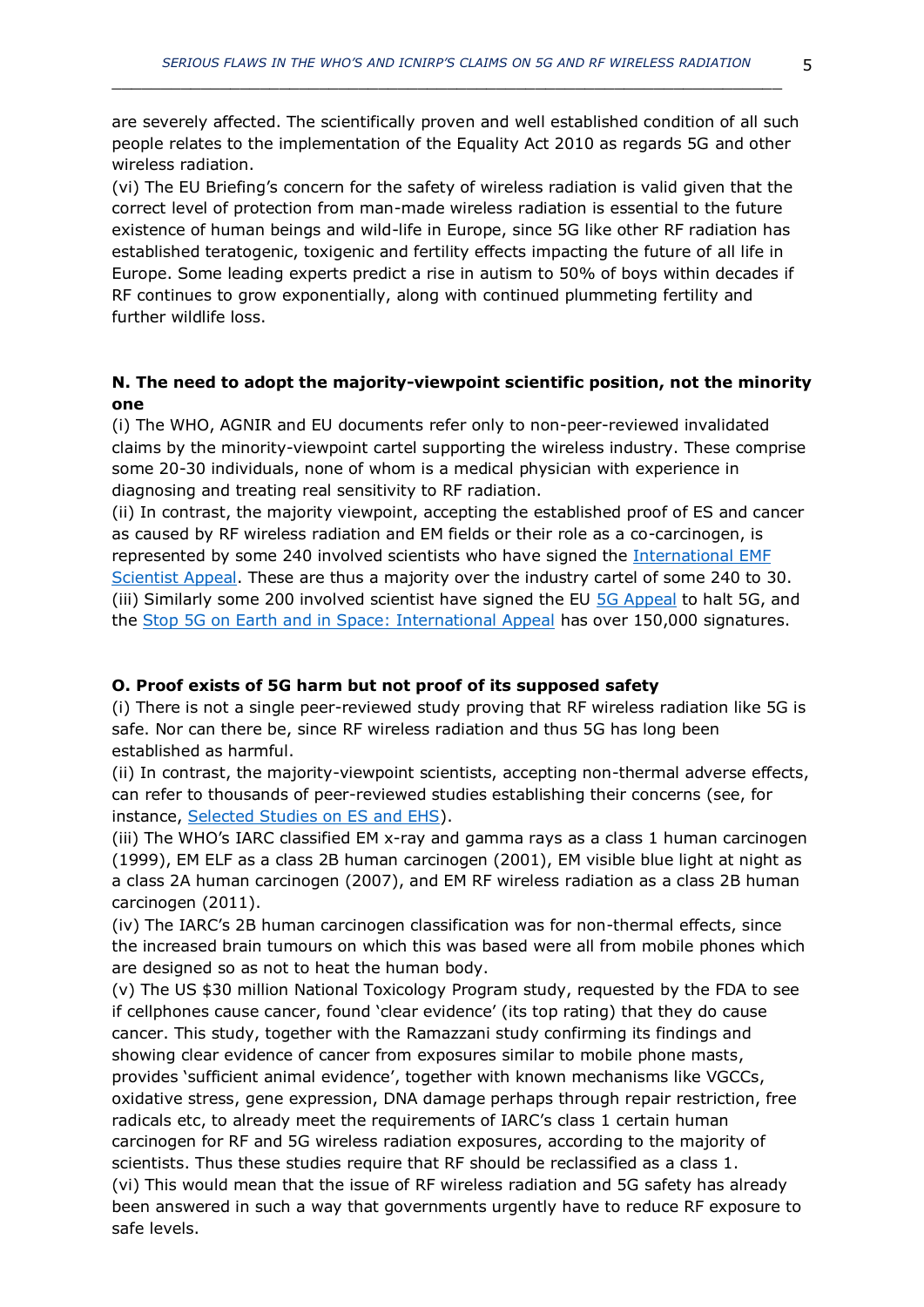(vii) In the light of the NTP and Ramazzini studies finding 'clear evidence' of cancer, the IARC now regards the reassessment of RF wireless radiation as a high priority. (vii) As noted above, the WHO and UK government are far behind in advising citizens of the established science on the dangers of 5G and similar RF wireless radiation. In the UK more authoritative and up-to-date sources of relevant, reliable, majority-viewpoint evidence include: [ES-UK,](http://www.es-uk.info/) [IGNIR,](https://www.ignir.org/) [PHIRE,](http://phiremedical.org/) [Powerwatch,](https://www.powerwatch.org.uk/) [SSITA,](https://ssita.org.uk/) [Radiation Research Trust,](https://www.radiationresearch.org/) [Wifiinschools](http://wifiinschools.org.uk/) etc.

(viiii) There are hundreds of internet sites, most giving much more accurate and up-todate scientific information than is available from the WHO's outdated, inaccurate and misleading opinions, dated 2014 on mobile phones and 2005 on EHS. See e.g. [Electrosensitivity.co:](https://www.electrosensitivity.co/links-1.html) Links.

## **P. 5G, military warfare and military protection for civilians who can afford it**

(i) Millimetre waves, planned for 5G, are already in widespread use for military warfare and in some civilian crowd control. This confirms that this type of 5G radiation can cause adverse reactions in the ordinary population and especially those sensitive to it, something which even the wireless industry cannot deny.

(ii) The beam-forming properties of 5G are an especial concern when these combine in intersecting beams or are directed into super-sensitive biological organs such as the eyes.

(iii) The location of 5G transmitters on lamp-posts outside bedroom windows where people sleep is also a major concern, both for down- and up-streaming.

(iv) Many people who have been sensitised to RF wireless radiation have to use the same protective netting and materials developed by the military for protecting their own troops from electromagnetic assault. People in the UK today are living in tents or cars in remote areas to escape the harm caused by EMFs and RF wireless radiation like 5G because they cannot afford this costly protective shielding or the relocation of their homes to areas less intensely irradiated.

(v) The number of people harmed by EMFs and RF wireless radiation appears to be constantly growing, with contacts to the charity Electrosensitivity UK increasing by 10% per year for over a decade. Some reports of bioeffects to both humans and wildlife during initial 5G trials including within the UK suggest that 5G has the capacity to be significantly more damaging to life than even 3G and 4G.

## **Q. Illegality of 5G and similar RF wireless radiation when deployed against people without safety testing and without their informed consent**

The legality of 5G and similar RF wireless radiation is under growing scrutiny now that effects such as sensitivity to EM exposure and cancer have been proven in numerous scientific studies and are accepted by the majority-viewpoint scientists.

(i) The unsafe nature of RF wireless radiation for 3G and 4G and such as used in the initial 5G roll-out has been recognised in UK courts since 2012 and sensitivity to it has been diagnosed by some NHS GPs and hospital consultants since 2013.

(ii) The first legal cases against 5G deployment have succeeded in countries like Australia in 2018-19, and many others are planned there and worldwide.

(iii) There is concern that the lack of prior safety testing and the lack of informed consent for the in situ health testing of the novel phased-array and beam-forming features of 5G mean that its deployment contravenes the Nuremberg Code.

(iv) Some countries have banned 5G because of its lack of proven safety, as have some towns in the UK.

(v) The UK government admits that environmental radiation levels are likely to increase with the introduction of 5G.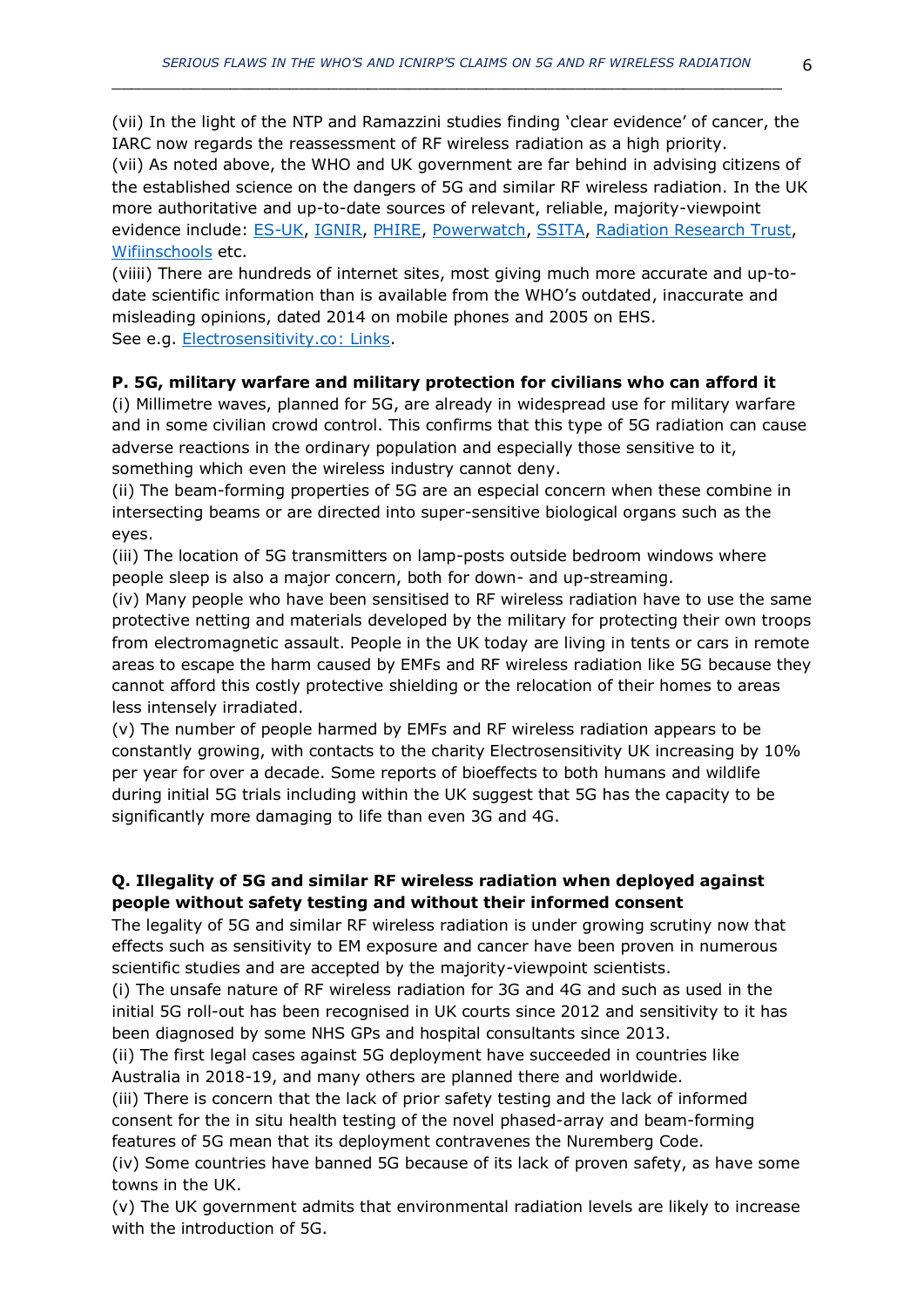Thus the UK government has been very careful to admit uncertainty by stating that there is no proof that 5G or similar RF wireless radiation is safe, only that they have failed to find 'consistent' or 'convincing' evidence of harm. These latter two terms are unsatisfactory both as not being scientifically explicit, and in contradicting the established science which has proved that effects of RF wireless radiation include sensitivity symptoms and cancers.

## **R. Latest scientific evidence on human beings and wildlife: moratorium on 5G required**

The growing interest in the safety of 5G and similar RF wireless radiation led to two major scientific international conferences in London in September 2019, where experts from America and Europe explained the latest science and research.

(i) This showed convincingly and consistently, based on established and proven scientific evidence, that RF wireless radiation is a serious threat to all human beings and also the natural living world.

(ii) In contrast, it appears that the WHO, ICNIRP and most governments have not yet conducted effective Environmental Risk Assessments before infrastructure projects like 3G, 4G or 5G, since there are now hundreds of studies showing harm to wildlife from RF wireless radiation. The exception is the EU Environmental Protection Agency which has called for the Precautionary Principle (PP) to be applied, meaning a moratorium on further developments such as 5G since the PP is enshrined in EU legislation.

(iii) Studies show that near phone masts insect wildlife can cease to reproduce within five generations. During the last decade insect numbers have declined by 70-80% in the UK and it has been confirmed that bees especially are affected by RF wireless radiation.

## **S. Equal access and protection for children and adults harmed by RF wireless radiation**

The UK Government is aware of people for whom 5G is not safe and who are sensitive to RF wireless radiation, since UK courts have recognised the condition since 2012 and the UK government states that it follows the WHO and ICNIRP.

(i) In 2002 the ICNIRP stated that governments must protect such people by adopting non-thermal safety guidelines below its own short-term and heating guidelines. The fact that the UK Government has not yet implemented the ICNIRP's requirement in this respect shows that the safety of 5G, like that of 3G and 4G, remains a very big issue among the many people affected by this radiation in the UK.

(ii) The UK government rejected making wireless smart meters compulsory partly on health safety grounds on November 29 2011.

(iii) The NHS endorses the chief medical officers' warning that children under 16 should not use mobile phones except for essential purposes. Children absorb ten times more RF radiation in their bones than adults. Since wireless radiation has cumulative effects, children are especially vulnerable when faced with lifetime exposures. Some countries warn women not to use mobile phones during pregnancy and near babies.

(iv) UK first tier tribunals have accepted since 2012 that children and adults can have real EHS and thus are unable in severe cases to attend schools and workplaces with Wifi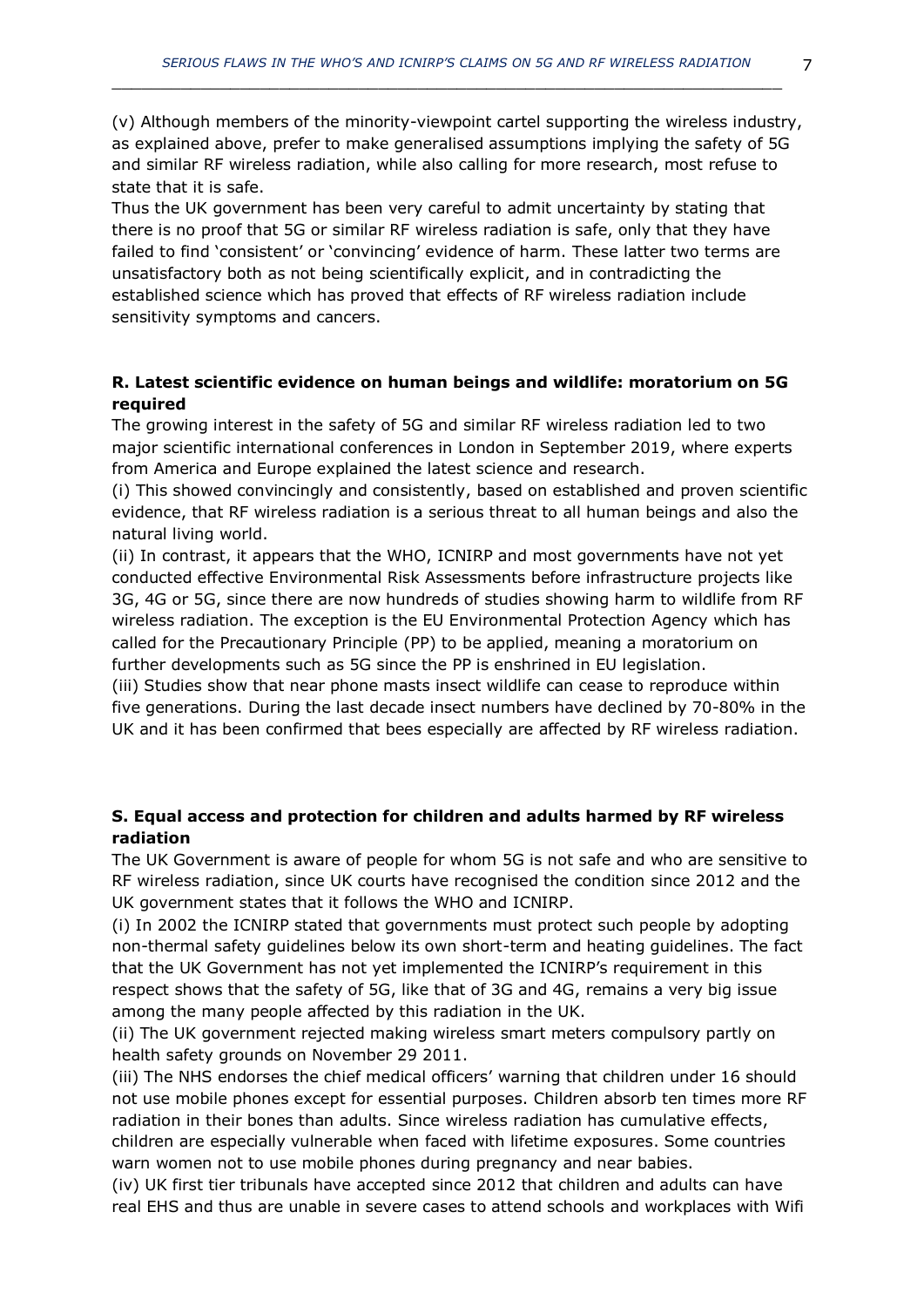and mobile phones. Tribunals have compensated adults with ESA, PIPs, early retirement, etc.

(v) A UK government-sponsored survey found that 4.0% (2,680,000 people in the UK) are sensitive to RF wireless radiation and EM fields, and 1.8% (1,206,000) are severely affected, while another [survey](https://www.ommegaonline.org/article-details/The-Prevalence-of-People-With-Restricted-Access-to-Work-in-Man-Made-Electromagnetic-Environments/2402) estimated 0.65% (435,000) are denied full access to work or education because of their sensitivity to EMFs and RF wireless radiation, like 5G. (vi) The WHO in 2005 confirmed that the symptoms of electromagnetic hypersensitivity (EHS) can be disabling, putting EHS within the scope of the Equality Act 2010. Since 2005, when the WHO made its most recent non-peer-reviewed comments on EHS, real pathological EHS has been confirmed by many more studies as proven, following its discovery in 1932, and as caused by EM exposure. Its identification as an environmental intolerance is now possible through objective markers including 3d fMRI scans, cerebral blood perfusion scans, and testing for genetic haplotypes up to ten times more common in people with this environmental intolerance.

## **T. The need to ban or limit RF wireless radiation, implement EM hygienic campaigns, and warn citizens**

Other countries have

(i) banned Wifi and mobile phones in schools for safety reasons, such as France,

(ii) launched EM hygienic campaigns, such as Berkeley CA, Cyprus and Italy,

(iii) rejected ICNIRP's short-term heating guidelines, such as China, India, the USSR and some European states, covering a third to half the world's population.

The safety of 5G is a rapidly growing issue, with the BBC apparently repeating a report warning about 5G dangers four times on a single day in June 2019 and the UK media reporting recently that thousands in Switzerland demonstrated against 5G dangers.

## **V. Phonegate: the need to check the safety of mobile phones and to warn the public**

5G's established and proven lack of safety, together with the wireless industry's denials and refusal to accept the majority established scientific evidence, is corroborated by the Phonegate scandal, similar to the Dieselgate or Emissionsgate scandal.

(i) This Phonegate scandal concerns the sale of mobile phones with actual radiation emissions exceeding levels reported in their accompanying documentation. This apparent deception means that some mobile phones fail to comply with even ICNIRP's 1998 shortterm heating guidelines, let alone international long-term biological guidelines.

(ii) ANFR's testing in France in 2015 found that 90% of mobiles tested exceeded ICNIRP's guidelines when used next to the body. Some models were subsequently withdrawn from sale.

(iii) In the USA testing by the Chicago Tribune in 2019 also found radiation levels allegedly exceeding FCC guidelines, leading to an investigation by the FCC and class action lawsuits against Apple and Samsung.

(iv) It is not clear why similar models of mobile phones on sale in the UK do not yet seem to have been subjected to investigation and action by trading standards officers or PHE. Nor is it clear why the public has not been warned by trading standards or PHE of the danger that, if they have purchased abroad a mobile implicated in the Phonegate scandal, their mobile may be emitting excessive radiation.

(v) 5G phones will apparently be likely to contravene not only long-term biological safety guidelines but even existing ICNIRP short-term heating guidelines, unless these latter guidelines are relaxed, or attempts made to adapt the phones so that they stop